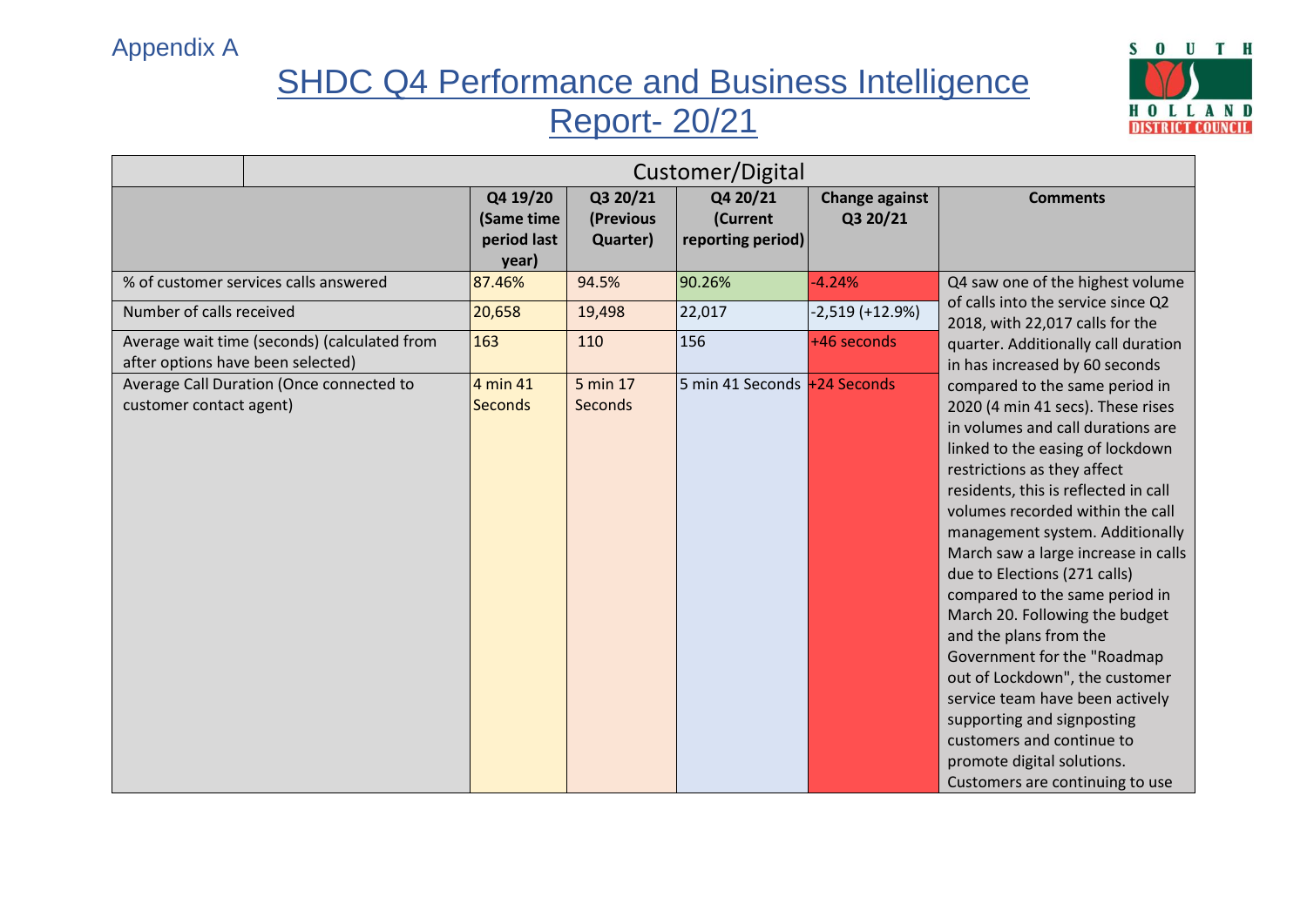

|                                                                                                                                                                                                                                                        |         |           |         |          | email as a key form of contact,<br>this quarter we saw a 56%<br>increase (3486 emails) compared<br>to the same period in 2020 (1402<br>emails).                                                                                                                                                                                                                                                                                                                                                                                                                     |
|--------------------------------------------------------------------------------------------------------------------------------------------------------------------------------------------------------------------------------------------------------|---------|-----------|---------|----------|---------------------------------------------------------------------------------------------------------------------------------------------------------------------------------------------------------------------------------------------------------------------------------------------------------------------------------------------------------------------------------------------------------------------------------------------------------------------------------------------------------------------------------------------------------------------|
| Number of social media<br>engagements/impressions - defined as the<br>number of times our content is displayed, no<br>matter if it was clicked or not. A viewer does not<br>have to engage with the post in order for it to<br>count as an impression. | 828,711 | 1,043,541 | 881,934 | $-15.4%$ | Comparison between Q3 20/21<br>and Q4 20/21 does show a<br>reduction in both social media<br>and website activity in this time.<br>This has been reflective since the<br>peak of COVID messaging back in                                                                                                                                                                                                                                                                                                                                                            |
| Number of unique website visitors - refers to the<br>number of distinct individuals requesting pages<br>from the website during a given period,<br>regardless of how often they visit.                                                                 | 88,970  | 105,456   | 86,429  | $-18%$   | Q1 20/21 and is a nationwide<br>trend as audiences begin to<br>experience fatigue with<br>transactional, ongoing<br>coronavirus messaging, whilst<br>there is also a notable reduction<br>in new COVID-based<br>opportunities or messaging to<br>share with residents and<br>businesses compared to previous<br>quarters.<br>Our data and analytics show that<br>between Q3 and Q4 our bounce<br>rate on the website actually<br>reduced by around 10%, meaning<br>that less people were exiting the<br>website unable to find what<br>they're after. The number of |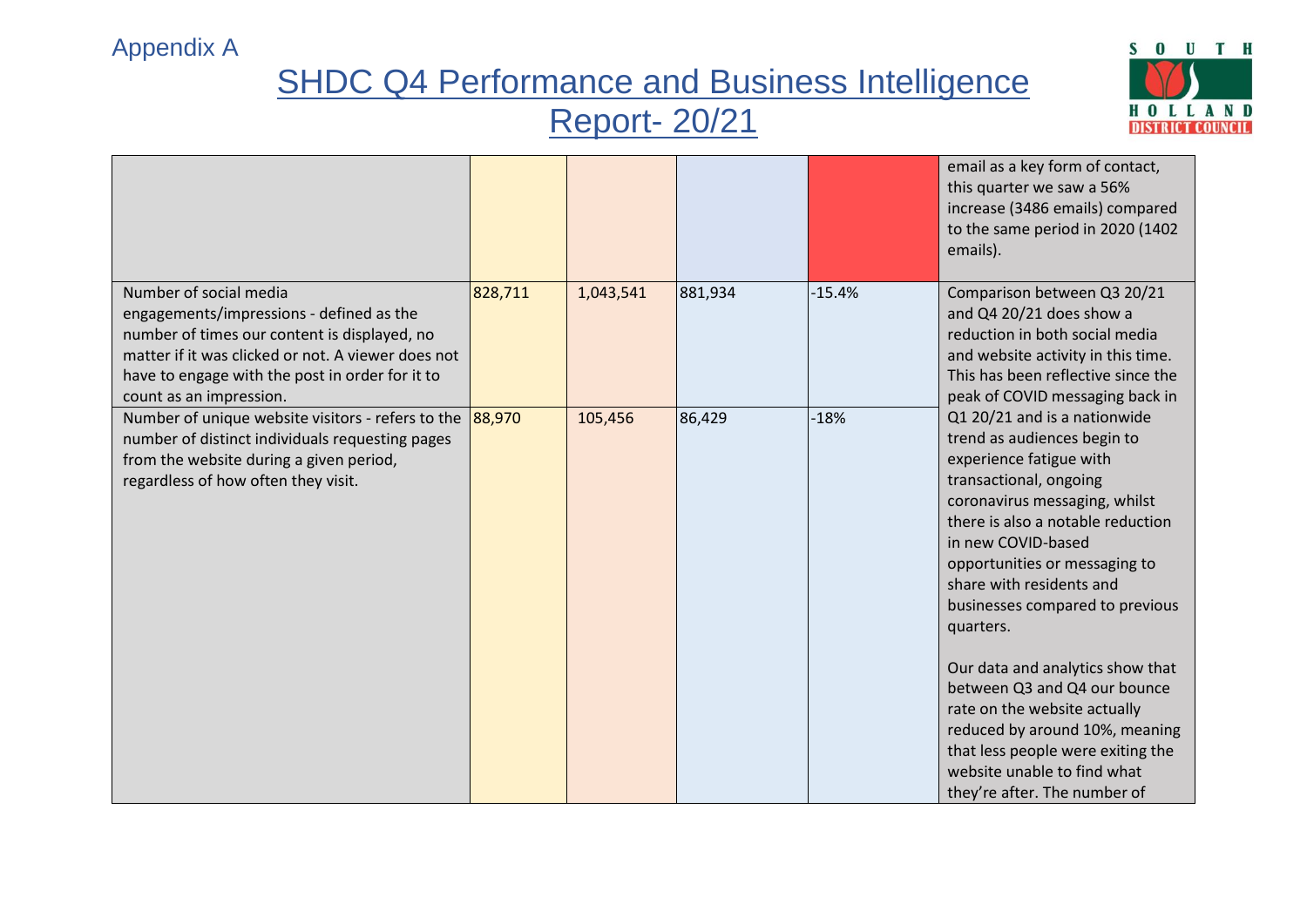

|  | visitors to the home page and      |
|--|------------------------------------|
|  | search function are also in line   |
|  | with the general reduction in      |
|  | website users, evidencing that we  |
|  | are not experiencing a drop-off    |
|  | after people reach this point.     |
|  |                                    |
|  | A fundamental website issue        |
|  |                                    |
|  | would be likely be reflected by a  |
|  | high number of people using the    |
|  | landing pages, but then quickly    |
|  | dropping off when they were        |
|  | unable to locate the service they  |
|  | wanted. A 10% decrease in          |
|  | bounce rate, coupled with a 9%     |
|  | increase in average time spent on  |
|  | the website in each session,       |
|  | would suggest that this is not the |
|  | case.                              |
|  |                                    |
|  | Promisingly, the numbers for       |
|  | social media remain higher than    |
|  | they were at the same point's      |
|  | pre-COVID in 19/20, showing that   |
|  | a large proportion of the new      |
|  | audience who came to the           |
|  | Council for information when       |
|  |                                    |
|  | lockdown began will continue to    |
|  | engage with them moving            |
|  | forwards. The Communications       |
|  | team are currently working on      |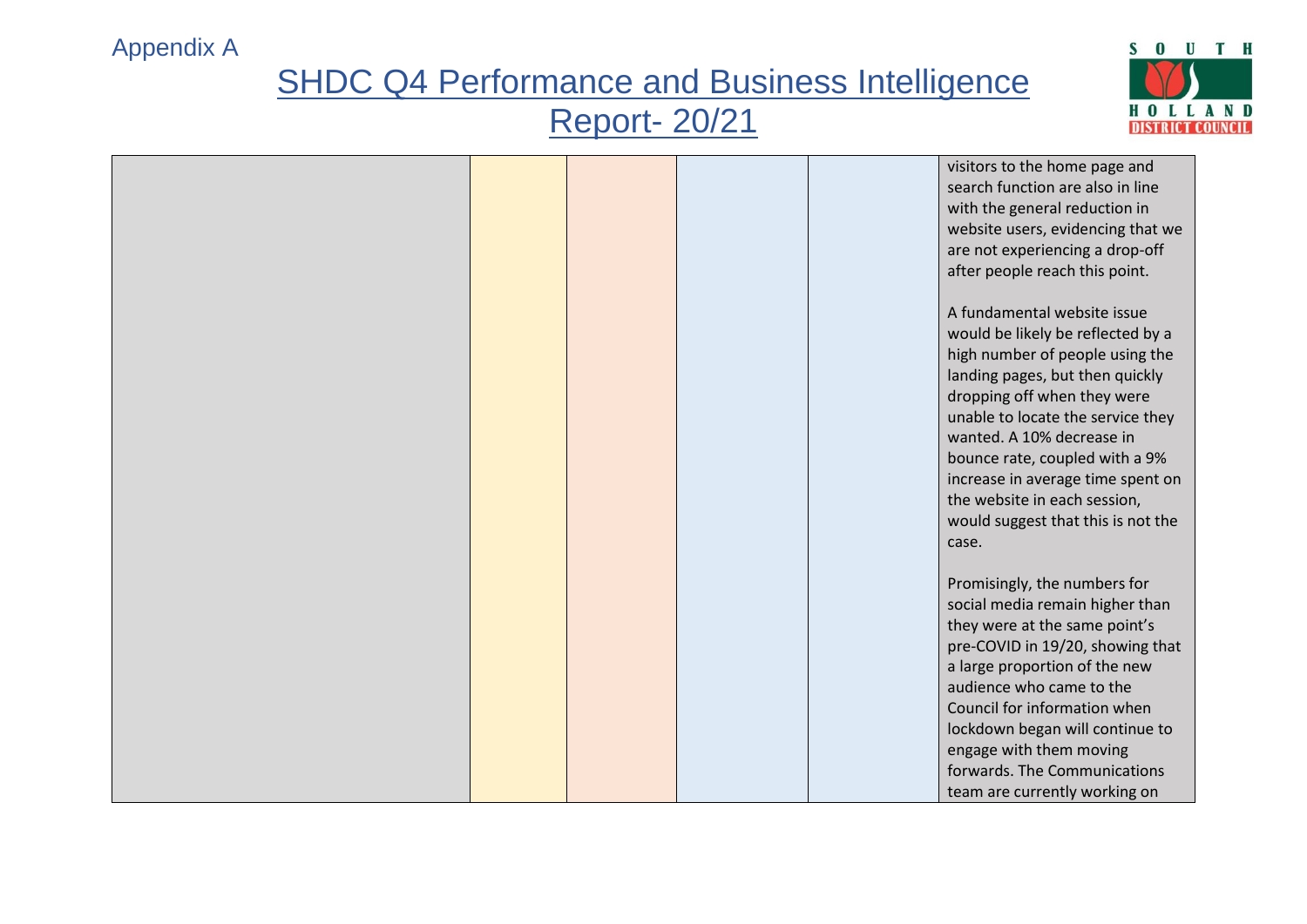

|                                      |      |        |       |         | new output and campaigns to run<br>throughout the period of recovery<br>to hopefully re-engage our<br>audience and increase numbers<br>again.                                                                                                                                                                                                                                                                                                                                                                                                                                                                                                                                                                                                       |
|--------------------------------------|------|--------|-------|---------|-----------------------------------------------------------------------------------------------------------------------------------------------------------------------------------------------------------------------------------------------------------------------------------------------------------------------------------------------------------------------------------------------------------------------------------------------------------------------------------------------------------------------------------------------------------------------------------------------------------------------------------------------------------------------------------------------------------------------------------------------------|
|                                      |      |        |       |         |                                                                                                                                                                                                                                                                                                                                                                                                                                                                                                                                                                                                                                                                                                                                                     |
| % of FOI's responded to in time      | 93%  | 84%    | 78%   | $-6%$   | As the council moves through the                                                                                                                                                                                                                                                                                                                                                                                                                                                                                                                                                                                                                                                                                                                    |
| Number of FOI received               | 85   | 100    | 102   | $+2$    | pandemic we have seen FOI<br>numbers pick back up again,<br>around 20-30% of total FOIs<br>received for this period were<br>COVID based, which makes up the<br>increase in volumes. Whilst the<br>total volumes have not increased<br>by much from Q3 we are seeing<br>the time taken to complete FOIs<br>increase, this is largely due to the<br>amount that are COVID based,<br>this is data we have not had to<br>provide or manage since the<br>middle of last year so obtaining<br>and collating this data can prove<br>difficult in some instances. There<br>is also a degree of legal and GDPR<br>checks that will need to take place<br>as this data is very new and not<br>the sort of data as a council we<br>have had to process before. |
| % of complaints responded to in time | 100% | 68.18% | 71.4% | $+3.2%$ |                                                                                                                                                                                                                                                                                                                                                                                                                                                                                                                                                                                                                                                                                                                                                     |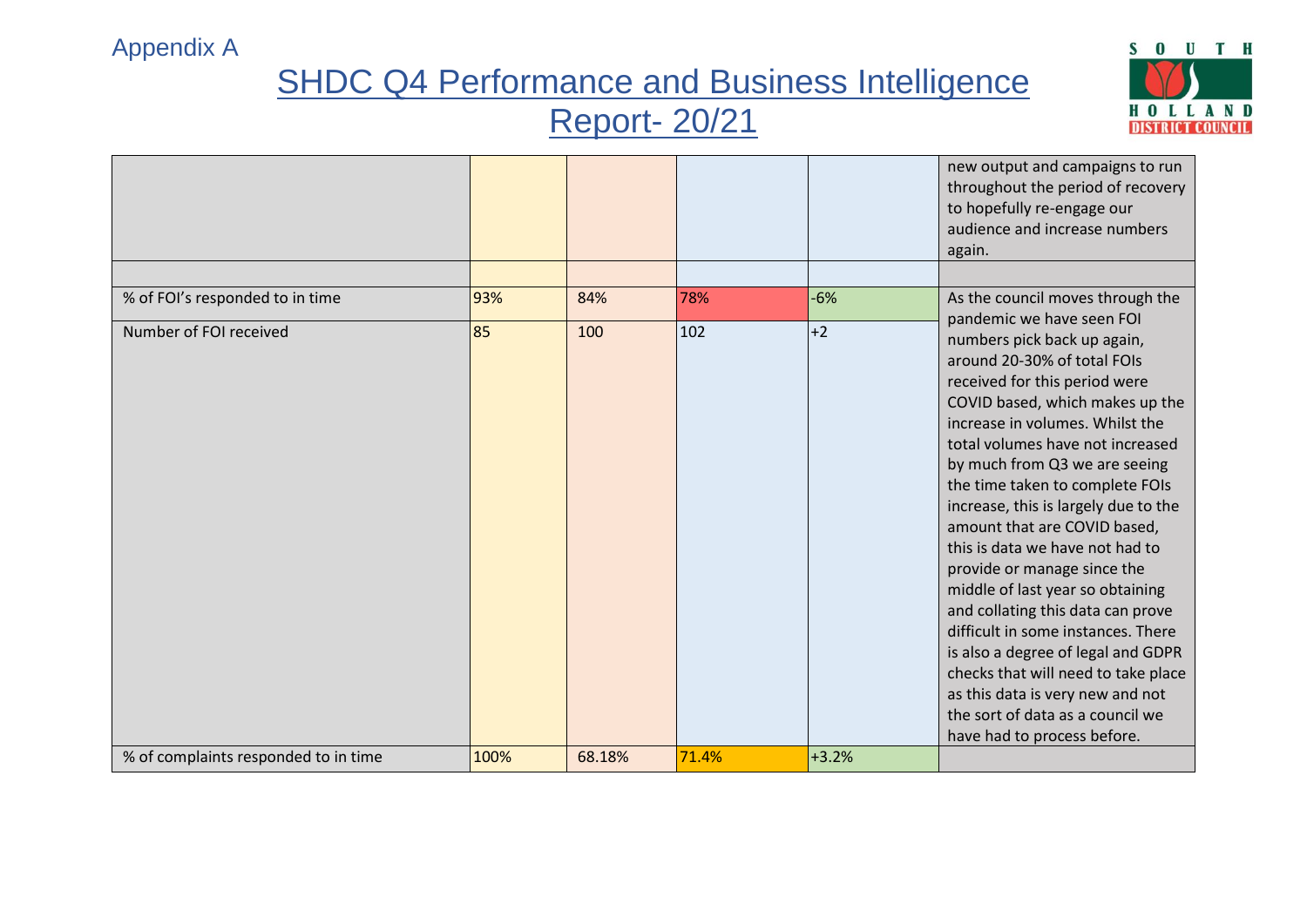## **SHDC Q4 Performance and Business Intelligence**

### Report- 20/21



| Number of complaints responded to  |                        | 22                    | 26                            | $+4$                  | Complaint response times are<br>improving but it important to<br>note services are still facing<br>significant pressure and increase<br>in work volumes due to the<br>pandemic. As always the key to<br>complaints is understanding the<br>root cause and addressing any<br>issues, a key focus is also around<br>understanding any trends around<br>particular service areas of an area<br>of the organisation. |
|------------------------------------|------------------------|-----------------------|-------------------------------|-----------------------|------------------------------------------------------------------------------------------------------------------------------------------------------------------------------------------------------------------------------------------------------------------------------------------------------------------------------------------------------------------------------------------------------------------|
|                                    |                        |                       | <b>Environmental services</b> |                       |                                                                                                                                                                                                                                                                                                                                                                                                                  |
| <b>Name</b>                        | Q4 19/20<br>(Same time | Q3 20/21<br>(Previous | Q4 20/21                      | <b>Change against</b> | <b>Comments</b>                                                                                                                                                                                                                                                                                                                                                                                                  |
|                                    | period last<br>year)   | Quarter)              | (Current<br>reporting period) | Q3 20/21              |                                                                                                                                                                                                                                                                                                                                                                                                                  |
| Number of missed waste collections | 469                    | 460                   | 623                           | $+163$                | Q4 has seen an increase into the<br>number of missed waste                                                                                                                                                                                                                                                                                                                                                       |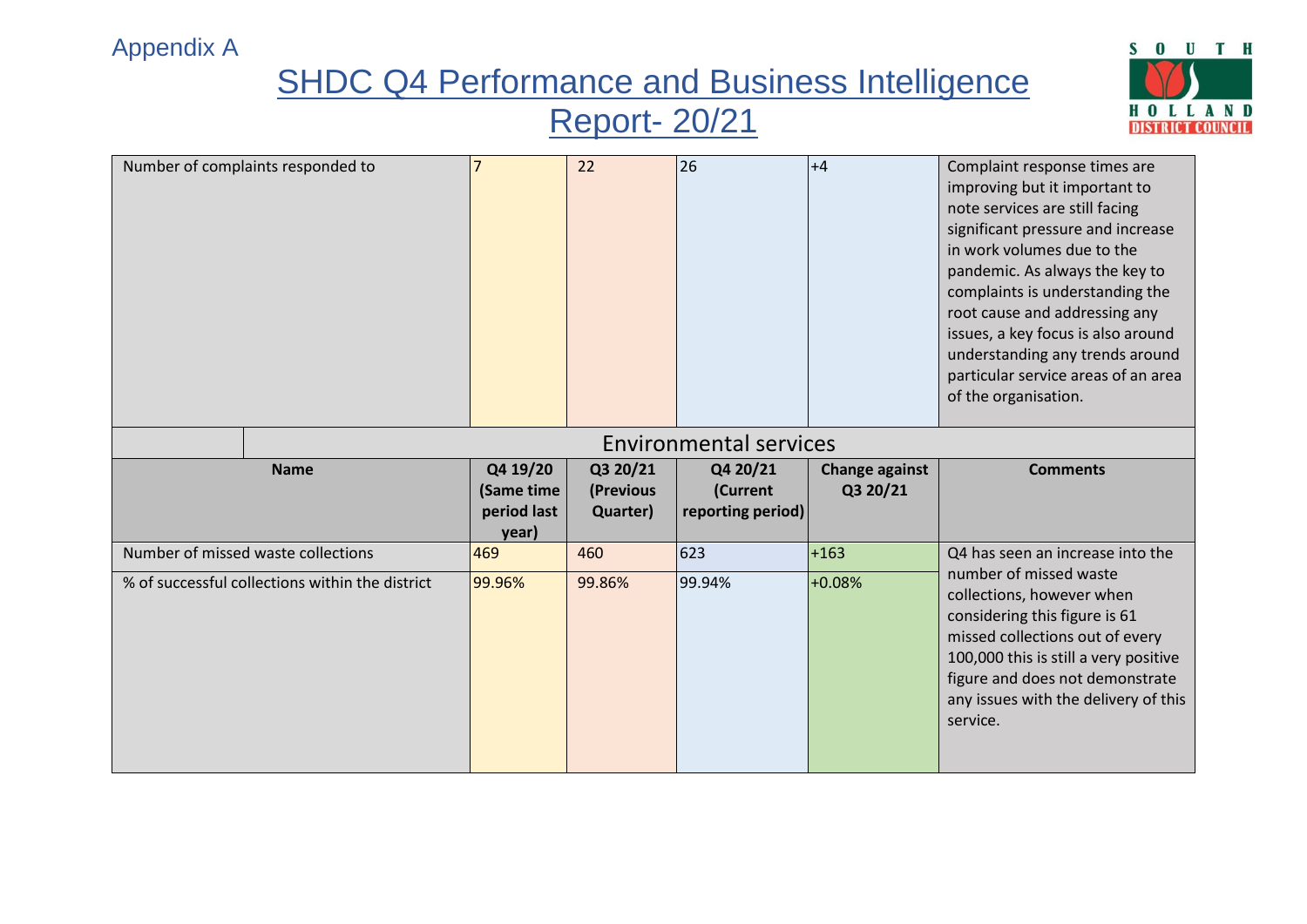

|                                                 |                                                 |                                                            |                                             |                                                                                       | During the month of February and<br>early March we suffered from the<br>severely bad weather with snow<br>and ice, during the period the<br>temperature was significantly low<br>which had an effect with ice being<br>around for a longer period of time<br>up to 2/3 weeks and this<br>increased the amount of missed<br>collections due to the crews only<br>being able to access certain roads                                                                 |
|-------------------------------------------------|-------------------------------------------------|------------------------------------------------------------|---------------------------------------------|---------------------------------------------------------------------------------------|--------------------------------------------------------------------------------------------------------------------------------------------------------------------------------------------------------------------------------------------------------------------------------------------------------------------------------------------------------------------------------------------------------------------------------------------------------------------|
| Number of working days to deal with fly tipping | $5.3$ days                                      | 4 days                                                     | $5.8$ Days                                  | $+1.8$ days                                                                           | Like January and February, March                                                                                                                                                                                                                                                                                                                                                                                                                                   |
| Number of fly tips                              | 250                                             | 371                                                        | 580                                         | $+209$                                                                                | has seen an escalation of the                                                                                                                                                                                                                                                                                                                                                                                                                                      |
| Fly tips breakdown (monthly)                    | <b>July-40</b><br>August-58<br>September-<br>66 | October -<br>128<br>November -<br>136<br>December -<br>107 | January-178<br>February -176<br>March - 226 | Compared to<br>same period last<br>year<br>January +102<br>February +79<br>March +149 | amount of reported fly tip<br>incidents in the District<br>"Small van load" was the largest<br>size category and has been for the<br>last 2/3 years. The second largest<br>is car boot size or less with<br>household waste being tipped<br>more than commercial waste.<br>Data and evidence suggests fly<br>tipping has increased 300% in<br>rural communities nationwide<br>over lockdown, although starting<br>to reduce now. "Other<br>household" waste mostly |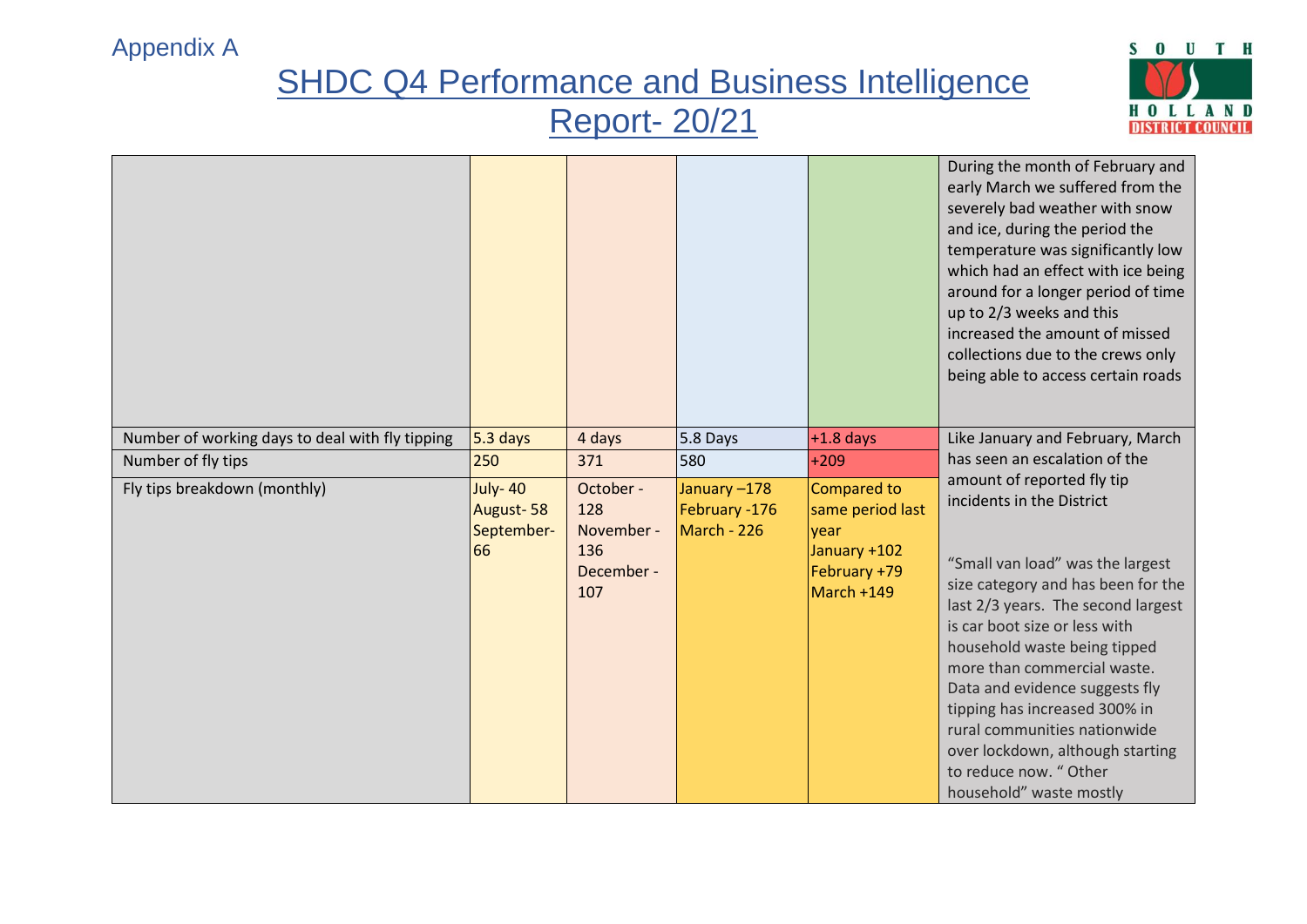

|                                                  |                                                |                                   |                                           |                                   | mattresses and furniture remains<br>the items most likely to be fly<br>tipped suggesting it is waste from<br>households or landlords. House<br>moves and tenant moves within<br>district and outside contribute to<br>this and those using small vehicles<br>to clear homes and dump waste<br>for cash.                                                                                                                                        |
|--------------------------------------------------|------------------------------------------------|-----------------------------------|-------------------------------------------|-----------------------------------|------------------------------------------------------------------------------------------------------------------------------------------------------------------------------------------------------------------------------------------------------------------------------------------------------------------------------------------------------------------------------------------------------------------------------------------------|
|                                                  |                                                |                                   | <b>Housing</b>                            |                                   |                                                                                                                                                                                                                                                                                                                                                                                                                                                |
| <b>Name</b>                                      | Q4 19/20<br>(Same time<br>period last<br>year) | Q3 20/21<br>(Previous<br>Quarter) | Q4 20/21<br>(Current reporting<br>period) | <b>Change against</b><br>Q3 20/21 | <b>Comments</b>                                                                                                                                                                                                                                                                                                                                                                                                                                |
| Cases prevented from Homelessness                | q                                              | 31                                | Q4 Data not yet<br>available              | N/A                               | Prevention activity has increased<br>during the pandemic due to the<br>extended notice period of up to 6<br>months across all tenures. For<br>notices served after the 29 August<br>2021, a 6 month notice period is<br>required except for limited<br>circumstances. There is a<br>decrease in overall homeless<br>applications taken but this is<br>largely reflected in the number of<br>applicants determined to be owed<br>a relief duty. |
| Housing re-let void time (total avg. Key to Key) | 24                                             | 27                                | 33 (Target is 28<br>days or less)         | $+6$ Days                         | As a result of the ongoing<br>pandemic, additional planned                                                                                                                                                                                                                                                                                                                                                                                     |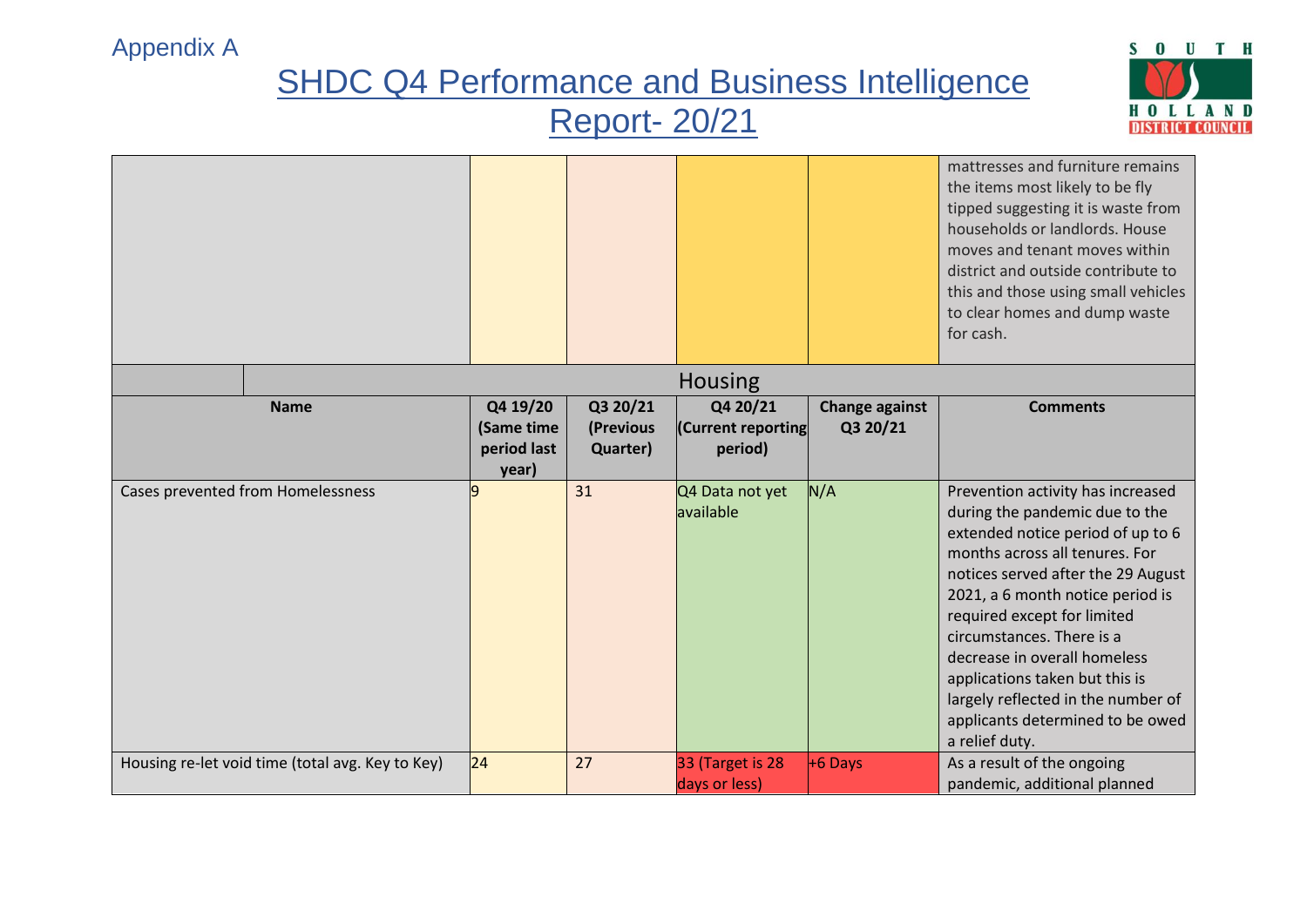# **SHDC Q4 Performance and Business Intelligence**

### Report- 20/21



| Number of void days                            | 1,600 | 2,139 | 2,190 | $+51$ Days | work is being carried out whilst     |
|------------------------------------------------|-------|-------|-------|------------|--------------------------------------|
|                                                |       |       |       |            | properties are void. This includes   |
|                                                |       |       |       |            | the replacement of kitchens,         |
|                                                |       |       |       |            | bathrooms and heating systems.       |
|                                                |       |       |       |            | Ordinarily this would be done        |
|                                                |       |       |       |            |                                      |
|                                                |       |       |       |            | whilst the property is occupied.     |
|                                                |       |       |       |            | This will be reviewed in line with   |
|                                                |       |       |       |            | the easing of restrictions to        |
|                                                |       |       |       |            | ensure both safe working             |
|                                                |       |       |       |            | practices and efficient letting of   |
|                                                |       |       |       |            | properties. Additionally, there      |
|                                                |       |       |       |            | continues to be a higher level of    |
|                                                |       |       |       |            | void properties in our sheltered     |
|                                                |       |       |       |            | housing stock. There is a lower      |
|                                                |       |       |       |            | level of demand for sheltered        |
|                                                |       |       |       |            | accommodation, increasing the        |
|                                                |       |       |       |            | letting period in which to source a  |
|                                                |       |       |       |            | prospective tenant.                  |
| Time taken to process DFG (Disabled Facilities | 200   | 301   | 261   | -40 days   | This indicator has been affected     |
| Grant) applications                            |       |       |       |            | by Covid-19, many people who         |
|                                                |       |       |       |            | need DFG applications were not       |
|                                                |       |       |       |            | able to have surveys undertaken      |
|                                                |       |       |       |            | as they were self-isolating. Due to  |
|                                                |       |       |       |            | the high demand for building         |
|                                                |       |       |       |            | services within the district, delays |
|                                                |       |       |       |            | have occurred in appointing both     |
|                                                |       |       |       |            | local builders and builders          |
|                                                |       |       |       |            | through the LCC framework of         |
|                                                |       |       |       |            | which the Council is a               |
|                                                |       |       |       |            | member. There is an increasing       |
|                                                |       |       |       |            | number of complex projects with      |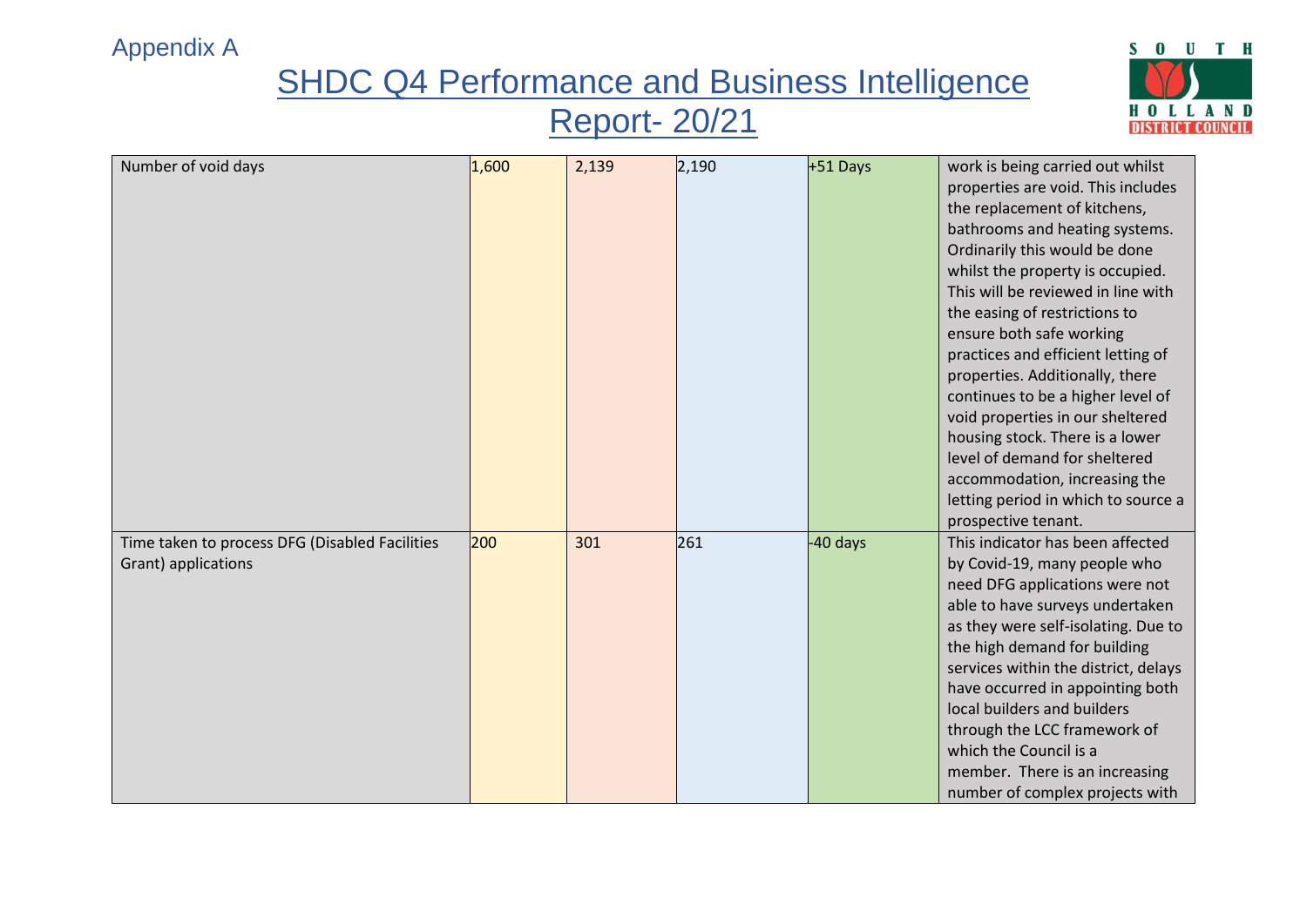

|                                                |                        |                       | <b>Revenues and Benefits</b>     |                                                  | an increased number requiring<br>Planning permission, which will<br>increase the timeframe whilst<br>permission is sought.                                                                                                                                                                                                                                                                                                                                                                                                                                                                                                                                                                             |
|------------------------------------------------|------------------------|-----------------------|----------------------------------|--------------------------------------------------|--------------------------------------------------------------------------------------------------------------------------------------------------------------------------------------------------------------------------------------------------------------------------------------------------------------------------------------------------------------------------------------------------------------------------------------------------------------------------------------------------------------------------------------------------------------------------------------------------------------------------------------------------------------------------------------------------------|
| <b>Name</b>                                    | Q4 19/20<br>(Same time | Q3 20/21<br>(Previous | Q4 20/21<br>(Current reporting   | <b>Change against</b><br>Q3 20/21                | <b>Comments</b>                                                                                                                                                                                                                                                                                                                                                                                                                                                                                                                                                                                                                                                                                        |
|                                                | period last<br>year)   | Quarter)              | period)                          |                                                  |                                                                                                                                                                                                                                                                                                                                                                                                                                                                                                                                                                                                                                                                                                        |
| Business rate collection rate (%) (Cumulative) | 97.32%                 | 77.91%                | 92.46% (target is<br>over 97.1%) | -4.86% (compared<br>to same period<br>last year) | This indicator finished 4.64%<br>behind target and 4.86% behind<br>last year's performance.<br>This KPI has been significantly<br>affected by COVID19. Whilst a<br>large number of businesses (450)<br>within the Retail, Hospitality and<br>Leisure Discount scheme will<br>receive 100% (£8.1m) relief in<br>2020/21, a number of businesses<br>fall outside that scheme and a<br>significant number of these will<br>still have been adversely affected<br>by the implications of COVID19<br>restrictions on businesses. The<br>business rates team continues to<br>support and signpost ratepayers<br>to support available and where<br>necessary make appropriate<br>payment arrangements to best |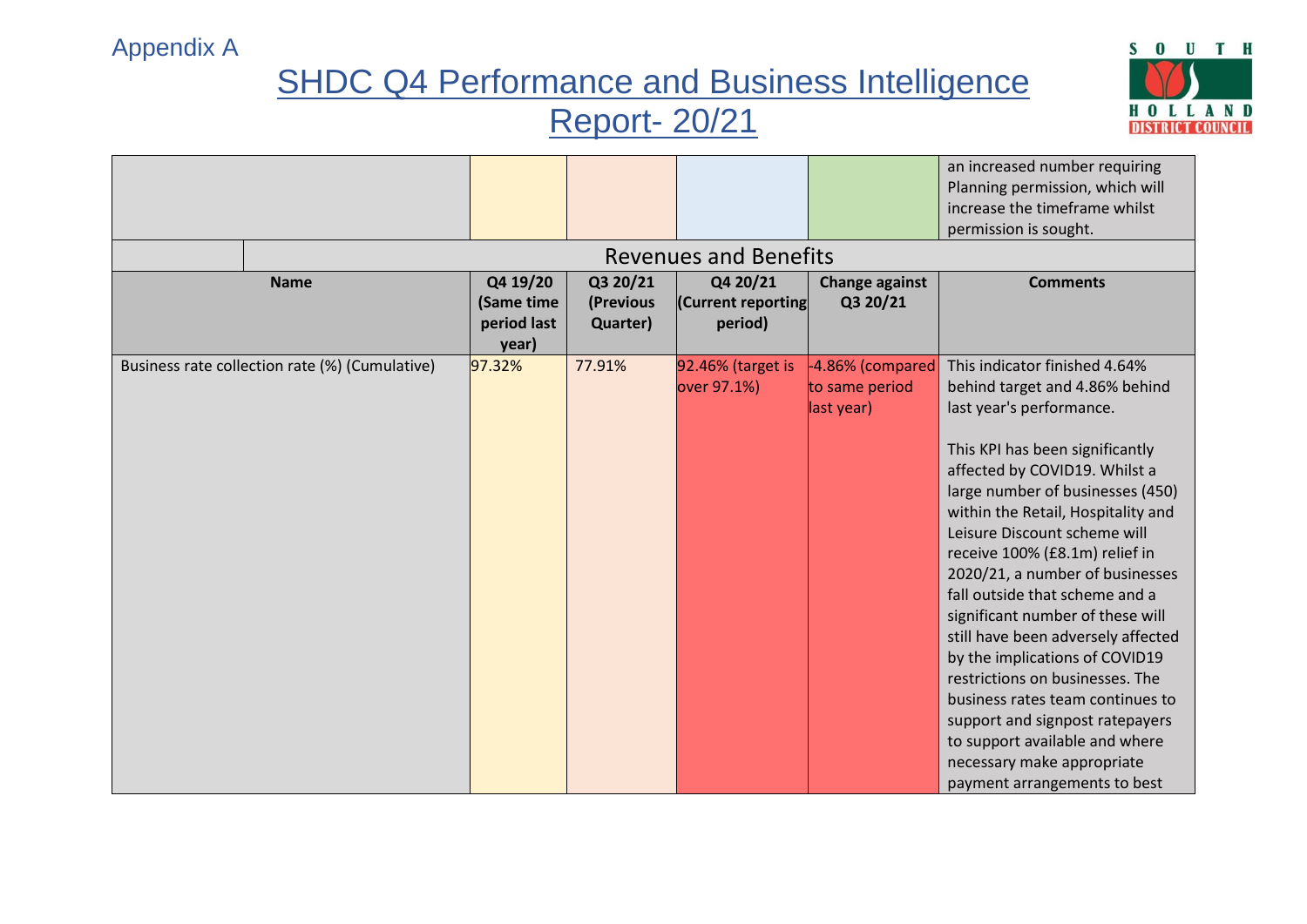

|                                              |        |        |                                     |                                                    | meet their business rates<br>liabilities for 2020/21, as well as<br>supporting on business grants<br>operated by SHDC.                                                                                                                                                                                                                                              |
|----------------------------------------------|--------|--------|-------------------------------------|----------------------------------------------------|---------------------------------------------------------------------------------------------------------------------------------------------------------------------------------------------------------------------------------------------------------------------------------------------------------------------------------------------------------------------|
|                                              |        |        |                                     |                                                    | We are currently awaiting details<br>of additional funding that is being<br>made available by central<br>government to enable local<br>authorities to provide additional<br>support, in the form of business<br>rates relief, to those businesses<br>outside the retail, hospitality and<br>leisure sectors that have still been<br>adversely affected by Covid 19. |
|                                              |        |        |                                     |                                                    | The Magistrates Court cancelled<br>the Liability Order hearings that<br>were scheduled for February and<br>March whilst they review their<br>procedures, including trying to<br>reduce the footfall of attendees at<br>the Court. These are now<br>scheduled to recommence in<br>April.                                                                             |
| Council tax collection rate (%) (Cumulative) | 97.63% | 83.84% | 96.91% (Target is<br>97% or higher) | $-0.72%$ (compared<br>to this period last<br>year) | This indicator finished 0.19%<br>behind target and 0.72% behind<br>the previous financial year.<br>This KPI has been significantly<br>affected by COVID19. We have                                                                                                                                                                                                  |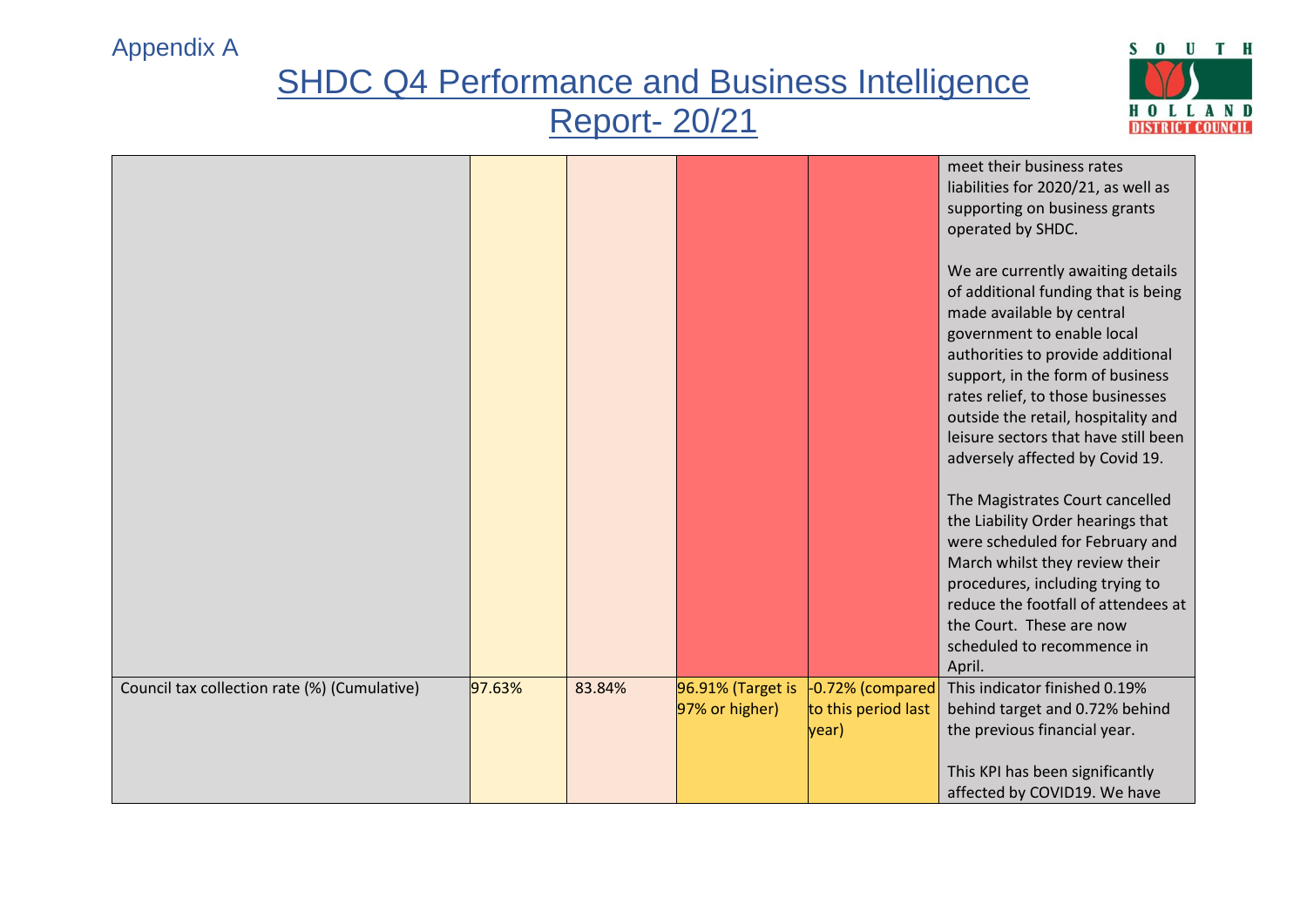

|  | continued to support and signpost    |
|--|--------------------------------------|
|  | tax payers to support available      |
|  | and where necessary make             |
|  | appropriate payment                  |
|  | arrangements to best meet their      |
|  | council tax liabilities for 2020/21. |
|  | Proactive steps have been taken      |
|  | to engage directly with those        |
|  | customers who were subject to        |
|  | the Magistrates Liability Order      |
|  | Court hearings for 2020/21 (the      |
|  | first of which was 23 November       |
|  | 2020) before determining             |
|  | whether further enforcement is       |
|  |                                      |
|  | required. The Magistrates Court      |
|  | took the decision to suspend the     |
|  | Liability hearings scheduled for     |
|  | February and March, across the       |
|  | district, whilst they reviewed their |
|  | procedures as part of their          |
|  | response of keeping staff and        |
|  | attendees save in light of the new   |
|  | strain of Covid virus, including     |
|  | how they may further reduce          |
|  | footfall in to their building from   |
|  | attendees. These hearings are        |
|  | now scheduled to recommence          |
|  | from April.                          |
|  |                                      |
|  | The team continues to be             |
|  | proactive when dealing with          |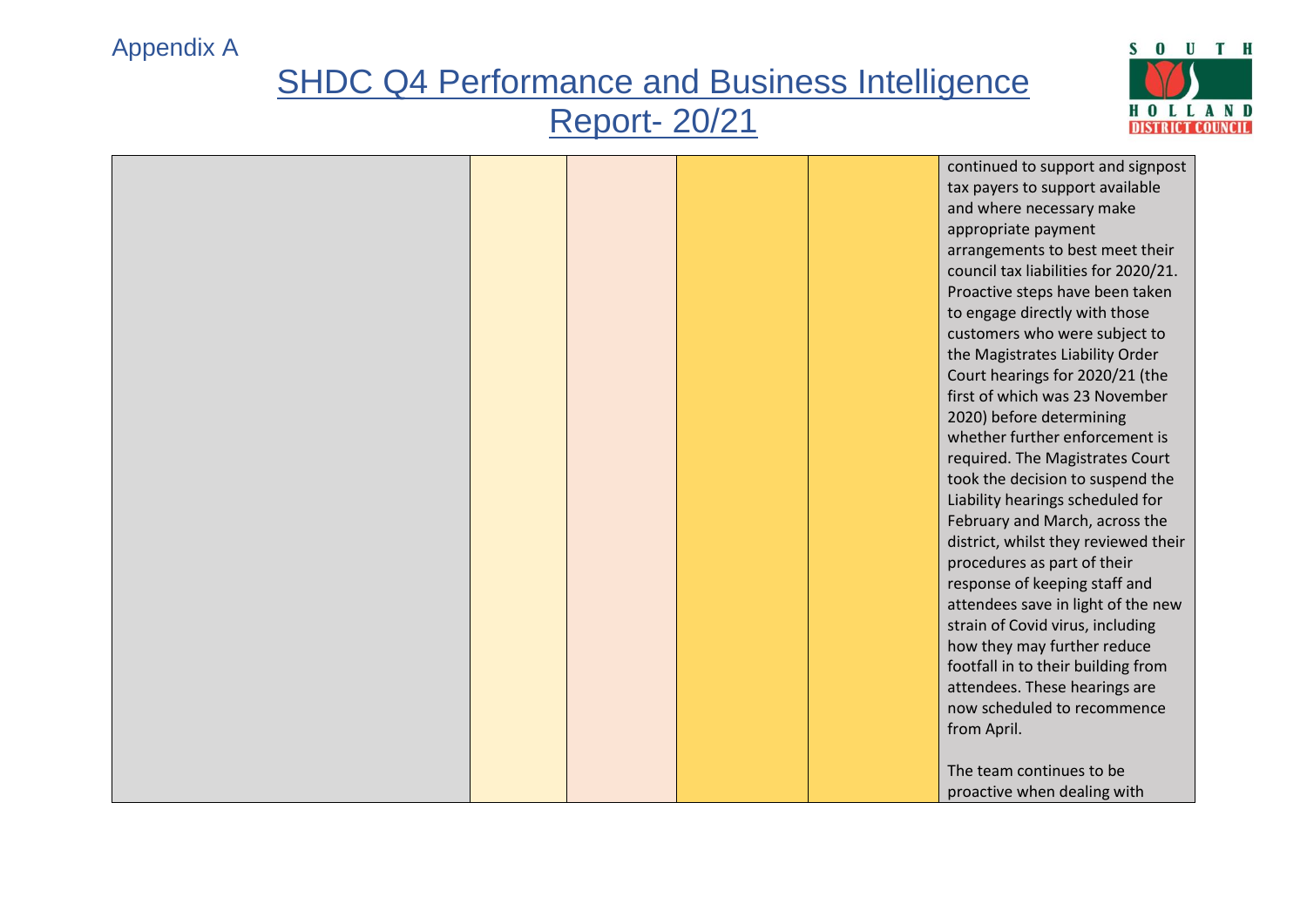

|                    |                                            |                                                |                                   |                                           |                                   | those customers in arrears and /<br>or that are struggling to pay;<br>ensuring they are made aware<br>and claim any appropriate                                                                                                          |
|--------------------|--------------------------------------------|------------------------------------------------|-----------------------------------|-------------------------------------------|-----------------------------------|------------------------------------------------------------------------------------------------------------------------------------------------------------------------------------------------------------------------------------------|
|                    |                                            |                                                |                                   |                                           |                                   | discounts or exemptions towards<br>their Council Tax where they are<br>entitled to do so. The team also<br>continues to sign post customers<br>to other financial support that<br>may be available to them where                         |
|                    |                                            |                                                |                                   |                                           |                                   | appropriate.                                                                                                                                                                                                                             |
|                    |                                            |                                                |                                   | <b>HR</b>                                 |                                   |                                                                                                                                                                                                                                          |
|                    | <b>Name</b>                                | Q4 19/20<br>(Same time<br>period last<br>year) | Q3 20/21<br>(Previous<br>Quarter) | Q4 20/21<br>(Current reporting<br>period) | <b>Change against</b><br>Q3 20/21 | <b>Comments</b>                                                                                                                                                                                                                          |
| Staff Turnover (%) |                                            | 1.62%                                          | 1.63%                             | 2.86%                                     | $+1.23%$                          | In Quarter 4 there were 6 leavers,<br>these leavers range across<br>multiple services and there are no<br>trends or concerns raised from HR<br>on these numbers.                                                                         |
| month)             | Working days lost to sickness per FTE (per | $0.79$ Days                                    | 0.72 Days                         | $0.73$ Days                               | $+0.01$ Days                      | No major changes to note in                                                                                                                                                                                                              |
|                    | Number of working days lost to sickness    | 542                                            | 493                               | 499                                       | +6 days                           | sickness for this quarter, having<br>only slightly increased,<br>departments with higher sickness<br>levels are monitored and the HR<br>team will work with managers<br>and staff to ensure sickness is<br>recorded correctly and ensure |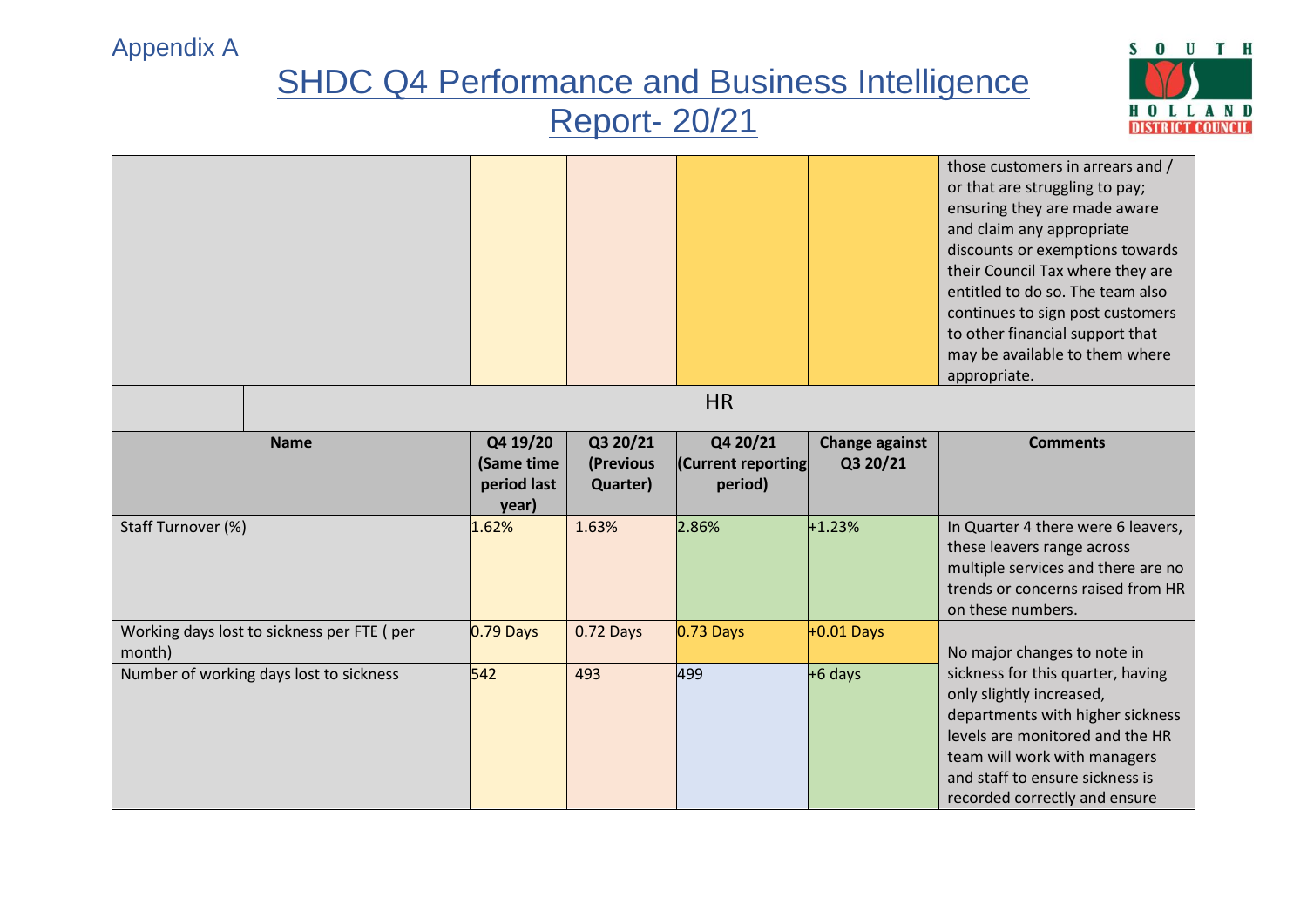

|                                                            |                          |                                                |                                   |                                           |                                   | support that can be provided                                                                                                                                                                                                                                                       |  |  |
|------------------------------------------------------------|--------------------------|------------------------------------------------|-----------------------------------|-------------------------------------------|-----------------------------------|------------------------------------------------------------------------------------------------------------------------------------------------------------------------------------------------------------------------------------------------------------------------------------|--|--|
|                                                            |                          |                                                |                                   |                                           |                                   | where appropriate.                                                                                                                                                                                                                                                                 |  |  |
|                                                            | Inward Investment        |                                                |                                   |                                           |                                   |                                                                                                                                                                                                                                                                                    |  |  |
| <b>Name</b>                                                |                          | Q4 19/20<br>(Same time<br>period last<br>year) | Q3 20/21<br>(Previous<br>Quarter) | Q4 20/21<br>(Current reporting<br>period) | <b>Change against</b><br>Q3 20/21 | <b>Comments</b>                                                                                                                                                                                                                                                                    |  |  |
| Number of people on Universal Credit                       |                          | 3,128                                          | 7,513 (As of<br>Nov 2020)         | $4,255$ (As of Feb<br>$ 2021\rangle$      | $-3,258$                          | The drop of 3,258 reflects the<br>increase in demand over the<br>Christmas period for staff in both<br>the food and flower sectors who<br>hit their main peaks at this time.                                                                                                       |  |  |
| Grants4growth delivery                                     |                          | 13                                             | 21                                | 17                                        | $-4$                              | This slight drop simply reflects the<br>natural ebb and flow of<br>applications into G4G, which<br>traditionally slows down over the<br>Christmas holidays, this year not<br>helped by the pandemic, but still<br>higher than the pre-pandemic<br>equivalent period for last year. |  |  |
|                                                            | <b>Public Protection</b> |                                                |                                   |                                           |                                   |                                                                                                                                                                                                                                                                                    |  |  |
| <b>Name</b>                                                |                          | Q4 19/20<br>(Same time<br>period last<br>year) | Q3 20/21<br>(Previous<br>Quarter) | Q4 20/21<br>(Current reporting<br>period) | <b>Change against</b><br>Q3 20/21 | <b>Comments</b>                                                                                                                                                                                                                                                                    |  |  |
| Food Businesses Rated 'Generally Satisfactory' or<br>Above |                          | 98.47%                                         | 98.92                             | 98.84%                                    | $-0.08%$                          | 598 out of 605 food businesses<br>inspected in the district are<br>currently rated as Generally<br>satisfactory (3 Start) or above.                                                                                                                                                |  |  |
| Number of COVID related business enquiries                 |                          | N/A                                            | 63                                | 225                                       | $+162$                            |                                                                                                                                                                                                                                                                                    |  |  |